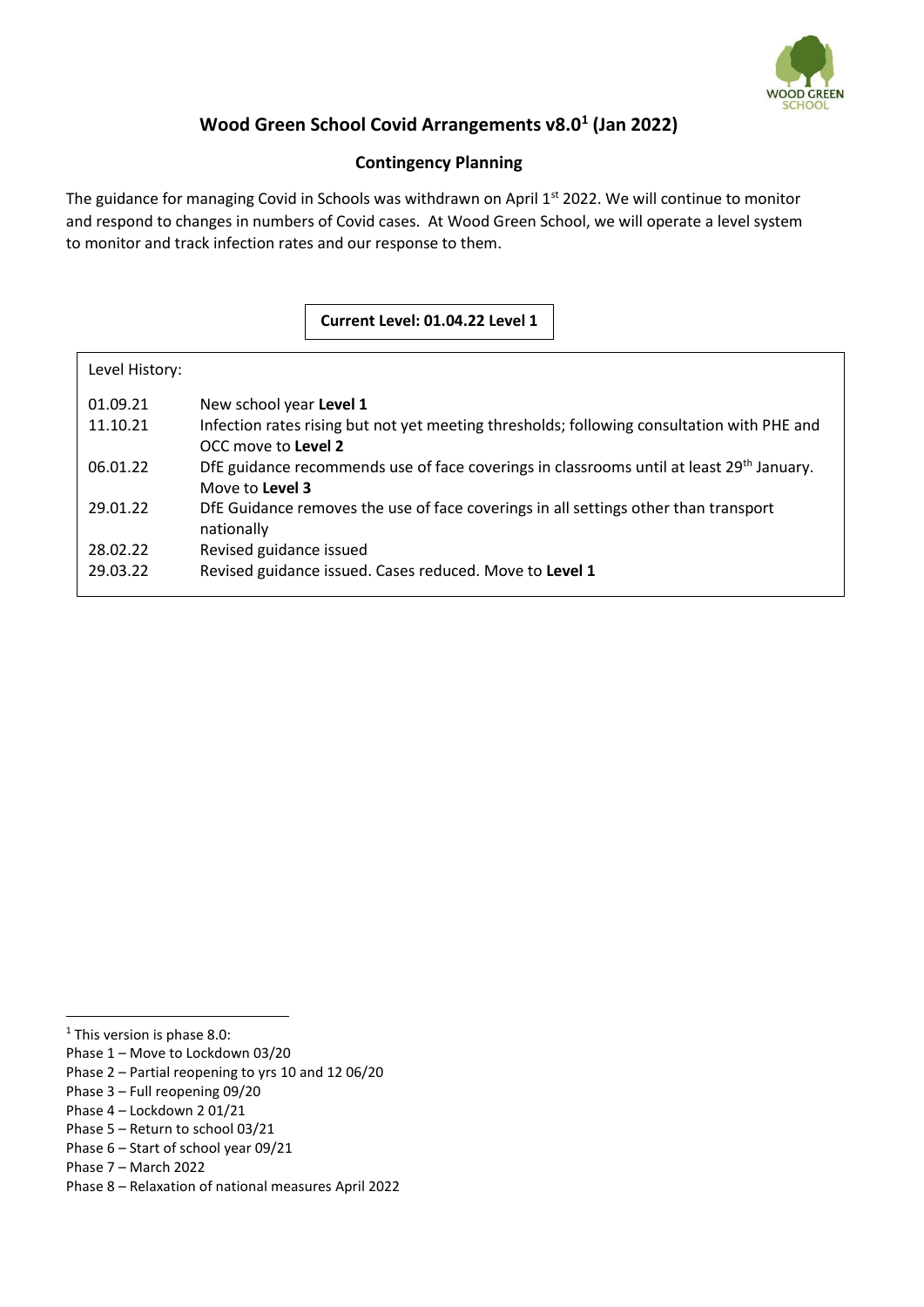

# **Level 0**

No measures are in place at all, including any self-isolation

# **Level 1**

The following measures to reduce the spread of Covid will be in place:

- Hand hygiene sanitiser in every room
- Ventilation rooms will be kept ventilated
- Social distancing where possible; assemblies will be live and in person, as will collective events which are important to our students' education.
- Sending home students with Covid symptoms
- Additional arrangements for self-isolation and managing confirmed cases of Covid (see below)

To avoid confusion, the following are changes to previous measures that were in place during the school year 2020-21. From September 1<sup>st</sup>:

- Year group bubbles will cease; therefore there will be no villages or lunchtime segregation and mixed year group activities such as sport, music and drama rehearsals can recommence
- Track and trace for close contacts will not be in operation via school
- Face coverings will not be required in school, but may be worn if an individual wishes to do so

#### **Arrangements for Managing Covid Absence from 1st April 2022**

The national guidance for Covid isolation and testing changed again on April  $1<sup>st</sup>$  2022. The guidance is taking us to a point where Covid is being treated as any other illness (i.e. stay at home if you are ill, come in when better). However, we are not quite there yet; although the guidance does not advise anyone now to test themselves, there is still a legacy of people having testing kits at home.

It remains our policy to follow Government guidance, as this has been created based on national risk assessment. Our process is then to implement processes at school level, and to risk assess specific activities.

#### **The new advice is:**

- 1. If you do not have symptoms, there is no reason to be using a Covid test i.e., asymptomatic testing (this was already in place from Feb 28th)
- 2. If someone has symptoms (they are unwell and have a high temperature) they should stay at home and avoid contact with other people. They can go back to school, college or childcare when they no longer have a high temperature, and they are well enough to attend. There is no requirement to use a Covid test.
- 3. If someone arrives at school with a cough or a temperature, we will send them home (as has been the case for the last two years)

#### **Specific Advice regarding managing student absence**

Students should follow the specific points 1-3 above. In addition: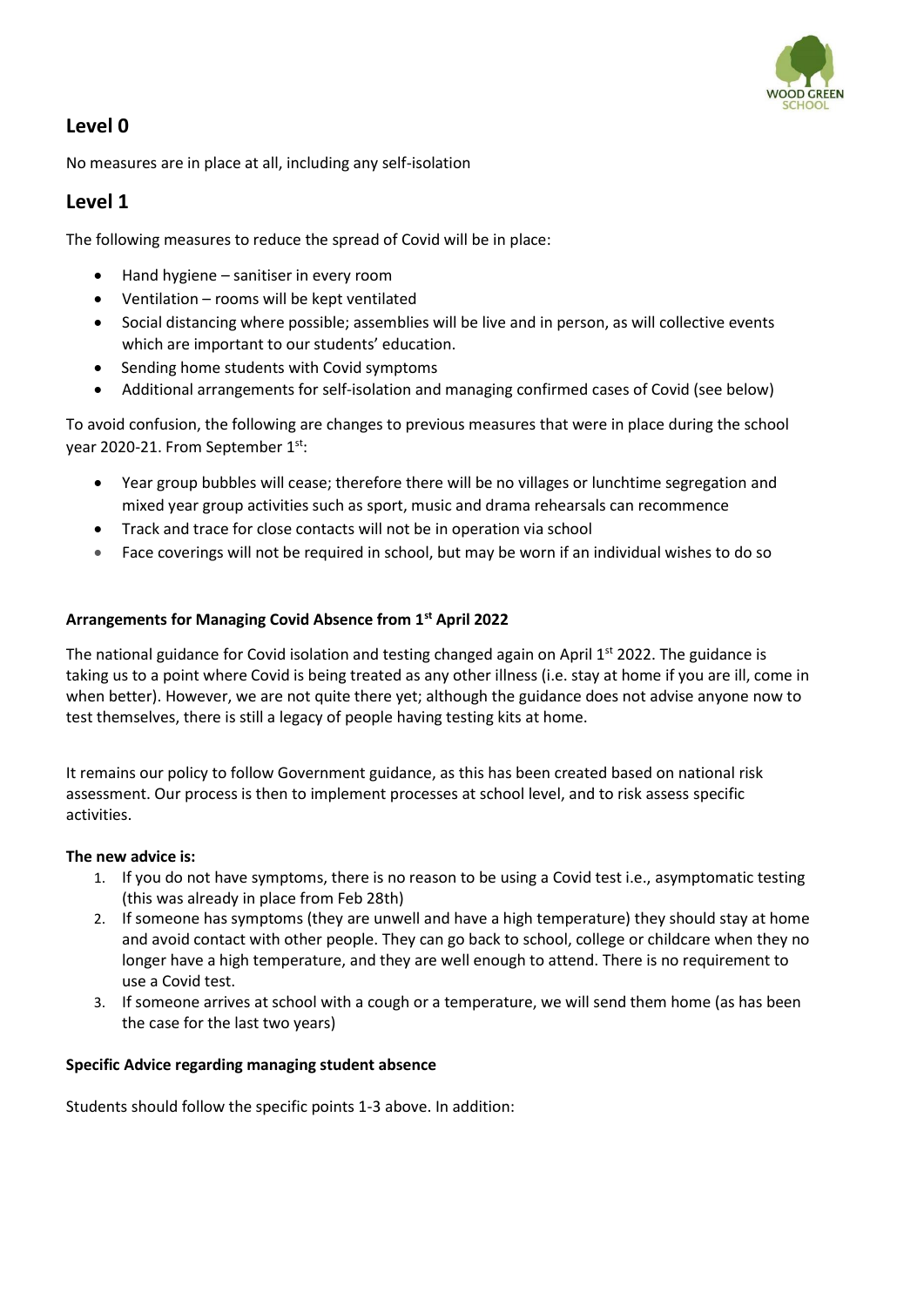

## **Testing Positive**

The guidance does not recommend the use of Covid tests any more but recognises that some people will still have Covid tests available. **If a student does use a test and tests positive:** they should stay at home and avoid contact with other people for 3 days, after which they should return to school. The rules about having two negatives in order to return have ended.

## **An end to live remote learning due to Covid, except for years 11 and 13**

Under the new guidance, the vast majority of students who are absent are only away from school because they are too ill to attend. Therefore we are no longer providing remote learning via Teams for students for reasons linked to Covid. We have made a decision as a school though to allow Year 11 and 13 to have access to lessons via Teams during their last few weeks at school. This provision is:

- Only for students who have symptoms so are unwell enough not to attend school but who are well enough to join a lesson from home
- Only for a short period of up to three days

If a student in years 11 and 13 wishes to join a lesson remotely, they should contact their teacher via email in advance. We are offering this provision to support these students because they are approaching exams and who have had disruption during their GCSE or A Level years.

There are different approaches for non-Covid situations. If we have students with long term medical conditions, or if the school has to close fully or partially due to weather for example, we will now use remote learning more routinely; these situations are covered in separate remote learning guidance.

#### **Informing school of absence**

Parents should continue to inform school each day when a student is absent.

If a student has used a Covid test and is positive, the parent should inform the school of the student's expected return to school date (Day 4). (Students can now return to school on Day 4 if they are well enough and do not have a temperature.) DAY 1 of the student's self-isolation period is the day **AFTER** their symptoms started, or the day **AFTER** they did the LFD test. The parent should then inform the school if a student is not well enough to return on Day 4.

### **Specific Advice regarding managing staff absence**

Staff should follow the specific points 1-3 above. In addition:

### **Testing Positive**

The guidance does not recommend the use of Covid tests any more, but recognises that some people will still have Covid tests available. **If a member of staff does use a test and tests positive:** they should stay at home and avoid contact with other people for 5 days, after which they should return to school. The rules about having two negatives in order to return have ended.

Processes for staff to inform the school of their situation are issued to staff separately.